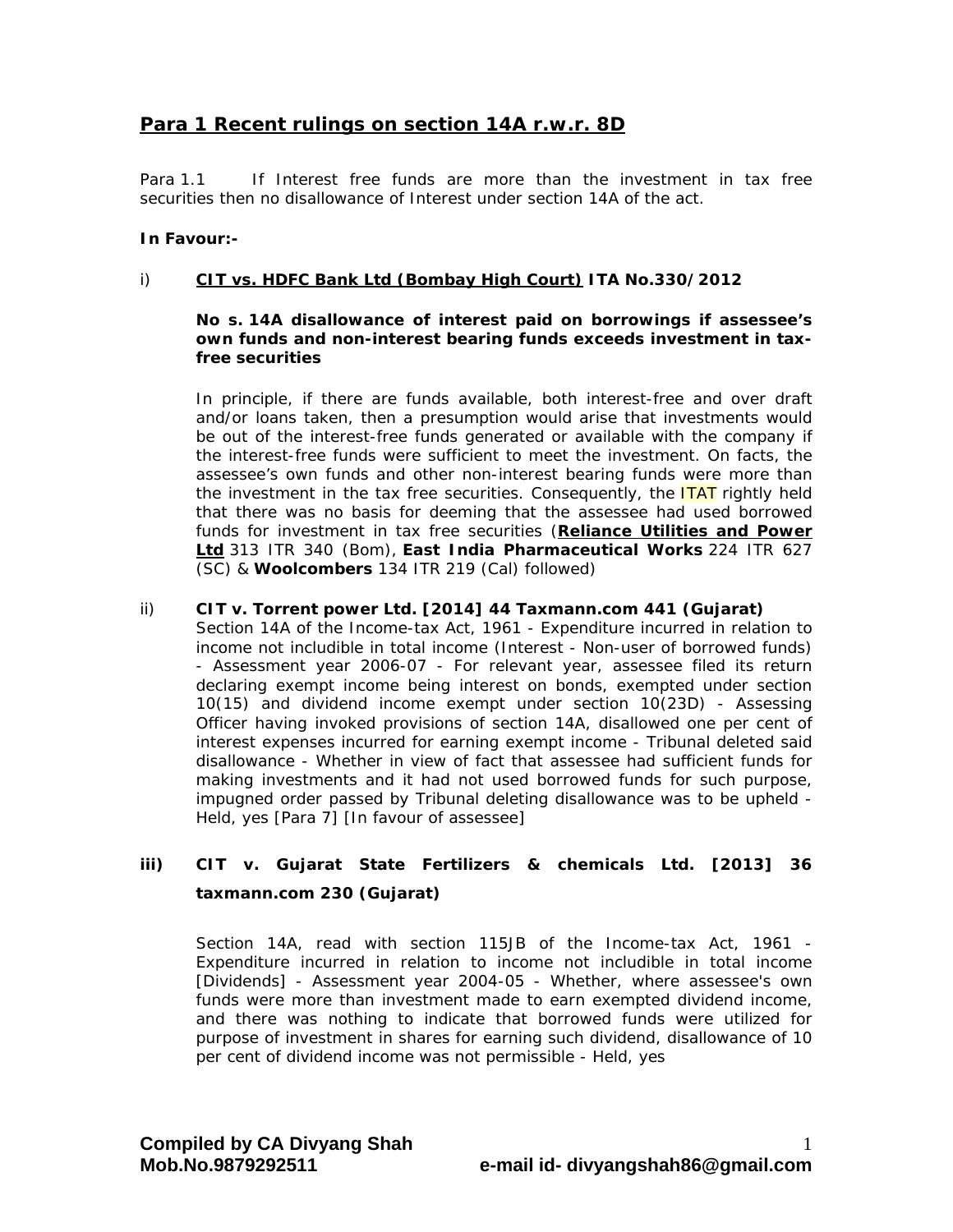# iv) CIT vs. **Gujarat Narmada Valley Fertilizers Co. Ltd. [2014] 42 taxmann.com 270 (Gujarat)**

 Where assessee-company received dividend on UTI and shares and investment in same was made in earlier years and interest free funds available with assessee were much larger as compared to investment, disallowance of assessee's claim for interest expenditure by applying section 14A was wrong.

 Section 14A of the Income-tax Act, 1961 - Expenditure incurred in relation to exempt income [Interest] - Assessment years 2001-02 and 2002-03 - Assessee-company received dividend on UTI and shares - Assessing Officer applying provisions of section 14A disallowed interest expenditure claimed by assessee - Investment in UTI and shares was made by assessee in earlier years - During year interest free funds available with assessee were much larger as compared to investment in UTI and shares - Whether Assessing Officer was wrong in disallowing interest expenditure under section 14A - Held, yes [Para 9][In favour of assessee]

#### v) CIT vs. Amod Stamping (P.) Ltd. **[2014] 45 taxmann.com 427 (Gujarat)**

Where assessee had sufficient profit and interest free funds to be invested in mutual fund from where exempted income was generated and nothing had been charged by bank except STT, disallowance under section 14A was to be restricted to amount of STT

Section 14A of the Income-tax Act, 1961 - Expenditure incurred in relation to exempt income (Interest free funds) - Assessment year 2006- 07 - Assessing Officer made disallowance of Rs. 13.89 lakhs under section 14A towards interest and other expenses incurred by assessee in relation to earning of exempt income from mutual fund investments in banks - Commissioner (Appeals) having noticed that assessee was having sufficient profit and interest free funds in comparison to investments and no interest had been charged by bank except security transaction tax of Rs. 64,909, restricted disallowance to Rs. 64,909 - Whether Commissioner (Appeals) was justified in his action - Held, yes [Para 4.1] [In favour of assessee]

#### **vi) CIT vs. Hitachi Home and Life Solutions (I) Ltd. [2014] 41 taxmann.com 540 (Gujarat)**

 Where assessee's interest free funds exceeded investment made for earning exempted dividend income, disallowance under section 14A was not justified

 Section 14A of the Income-tax Act, 1961, read with rule 8D of the Income-tax Rules, 1962 - Expenditure incurred in relation to income not includible in total income [Interest] - Assessment year 1999-2000 - Whether, where assessee's interest free funds far exceeded investments made for earning exempted dividend income, and Assessing Officer had also failed to establish nexus between borrowed funds and investments made, no disallowance could be made under section 14A - Held, yes [Para 8] [In favour of assessee]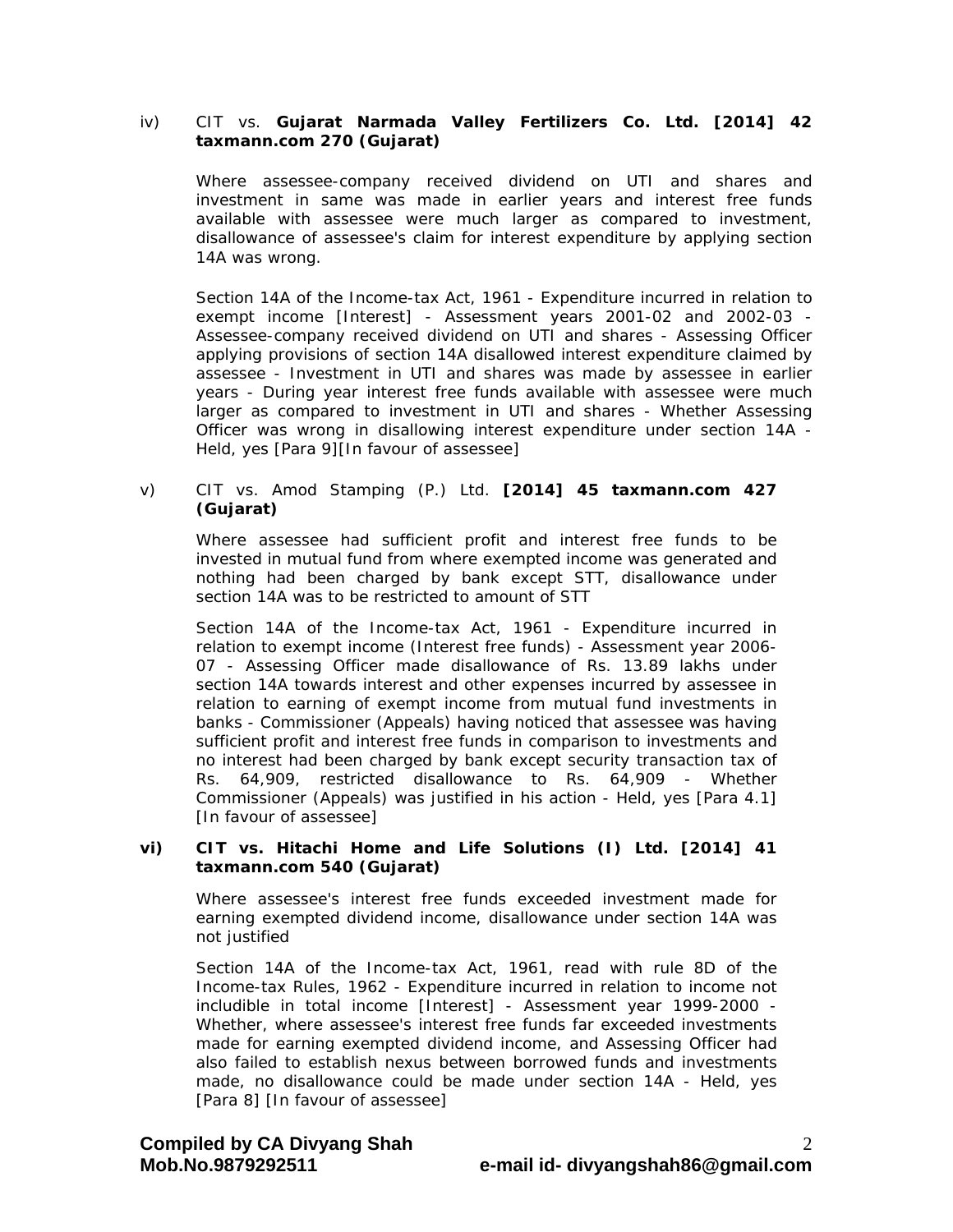## **vii) CIT vs. Suzlon Energy Ltd. [2013] 33 taxmann.com 151 (Gujarat)**

Where assessee had sufficient interest free funds to meet investment in Indian subsidiaries yielding tax free dividend, interest paid on borrowed funds could not be disallowed under section 14A

Section 14A of the Income-tax Act, 1961 - Expenditure incurred in relation to income not includible in total income [Dividends] - Whether where investment was made by assessee in foreign subsidiaries, disallowance of interest expenditure under section 14A was not justified since dividend income from foreign subsidiaries, is taxable in India - Held, yes - Whether where assessee had own interest free funds many times over the investment made in Indian subsidiaries and further, there was no direct nexus between interest bearing borrowed funds and such investment, no disallowance of interest expenditure could be made under section 14A - Held, yes [Para 3.1] [In favour of assessee]

## viii) CIT vs. UTI bank ltd. **[2013] 32 taxmann.com 370 (Gujarat)**

 If there are sufficient interest free funds to meet tax free investments, they are presumed to be made from interest free funds and not loaned funds and no disallowance can be made under section 14A

Section 14A of the Income-tax Act, 1961 - Expenditure incurred in relation to income not chargeable to tax [Dividends] - Assessment year 2003-04 - Whether, where assessee had sufficient interest free funds to meet its tax free investments yielding exempt income, it could be presumed that such investments were made from interest free funds and not loaned funds and, thus no disallowance under section 14A being warranted - Held, yes [Para 4] [In favour of assessee].

# ix) **DCIT vs. Gujarat Narmada valley Fertilizers Ltd. [2015] 53 Taxmann.com 519 (Ahmedabad-Trib.)**

Section 14A of the Income-tax Act, 1961 - Expenditure incurred in relation to income not includible in total income (Units of UTI) - Assessment years 2001- 02 and 2002-03 - Whether where interest free funds available with assessee were far in excess of investments made in units of UTI and shares of domestic companies, impugned disallowance made under section 14A was to be deleted - Held, yes [Para 16] [In favour of assessee]

## **x) HDFC Bank Ltd vs. DCIT (Bombay High Court) (Writ Petition No.1753 of 2016)**

**S. 14A/ Rule 8D: Severe stricture passed against the ITAT for taking the view that the presumption laid down in HDFC Bank 366 ITR 505 (Bom) and Reliance Utilities 313 ITR 340 (Bom) that investments in tax-free securities must be deemed to have come out of own funds and ITAT's order reversed on the ground that it is "Judicial Indiscipline" leading to complete chaos and anarchy in the administration of law**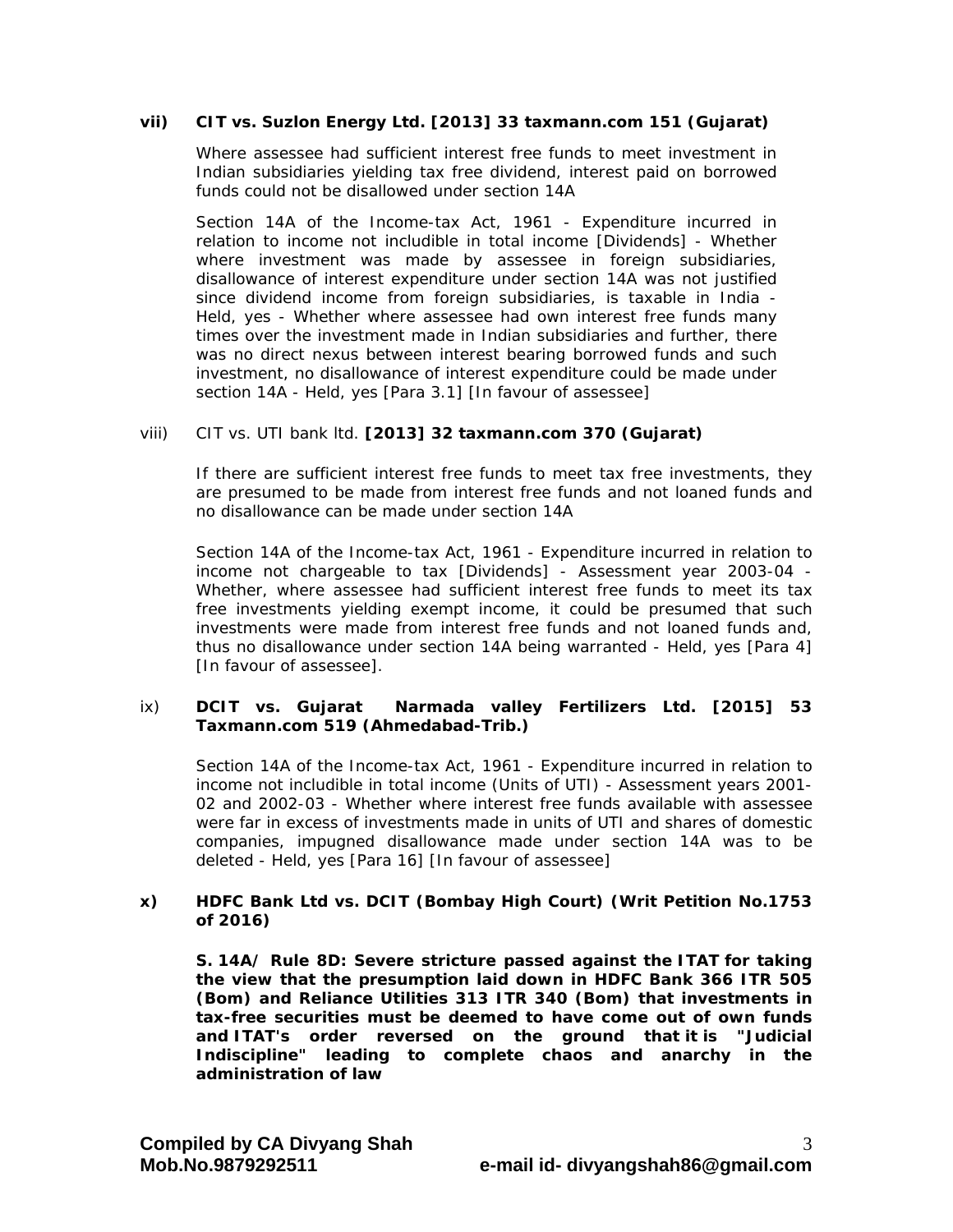The impugned order of the Tribunal seems to question the decision of this Court in HDFC Bank Ltd. (supra) to the extent it relied upon the decision of this Court in Reliance Utilities and Power Ltd. (supra). This is by observing that the decision in Reliance Utilities and Power Ltd.(supra) it must be appreciated was rendered in the context of Section 36(1)(iii) of the Act and its parameters are different from that ofSection 14A of the Act. This Court in its order in HDFC Bank Ltd.(supra) consciously applied the principle of presumption as laid down in Reliance Utilities and Power Ltd. (supra) and in fact quoted the relevant paragraph to emphasize that the same principle / test of presumption would apply to decide whether or not interest expenditure could be disallowed under Section 14A of the Act in respect of the income arising out of tax free securities. It is not the office of Tribunal to disregard a binding decision of this court. This is particularly so when the decision in Reliance Utilities and Power Ltd. (supra) has been consciously applied by this Court while rendering a decision in the context of Section 14A of the Act

# **Against of:-**

i) Ferani Hotels Pvt. Ltd.vs. ACIT (ITAT Mumbai) ITA No.857/Mum/2013 S. 14A Rule 8D: No presumption can be drawn that investment in tax-free securities has come from own funds.

Para 1.2 If there is no exempt income earned during the year then no disallowance can be made under section 14A

In favour:-

- i) CIT vs. Holcim India P. Ltd. (Delhi) ITA No. 299/2014 & 486/2014
- ii) CIT vs. Shivam Motors P Ltd ITA No. 88 of 2014 (Allahabad)
- iii) CIT vs. Corrtech Energy Pvt. Ltd [2014] 223 Taxmann 130 (Guj)
- iv) CIT vs. Delite Enterprises (Bom HC)
- v) CIT vs. Lakhani Marketing [2014] 49 taxmann.com 257 (Punjab & Haryana)
- vi) CIT vs. Winsome Textiles Industries Ltd 319 ITR 204 (P&H)
- vii) Alliance Infrastructure Projects Pvt. Ltd. vs. DCIT (ITAT Bng) ITA No. 220/2013 & ITA No. 1043/2013
- viii) ACIT vs. M. Baskaran (ITAT Chennai) ITA No. 1717/Mds/2013

Following is overruled:-

- i) Cheminvest Ltd vs, ITO 121 ITD 318 (Ahd) (SB)
- ii) Circular No.5/2014 dated 11.2.2014
- iii) Doubledot Finance Ltd. vs. DCIT [2014] 49 taxmann.com 291 (Mumbai Trib.)

Para 3.2 No sec.14A/Rule 8D disallowance if primary object of investment is to hold controlling stake in group concern and not to earn tax-free income.

## **i) Garware Wall Ropes Ltd. vs. ACIT [2014] 46 taxmann.com 18 (Mumbai - Trib.)**

No S. 14A/ Rule 8D disallowance if primary object of investment is to hold controlling stake in group concern and not to earn tax-free income

**Compiled by CA Divyang Shah**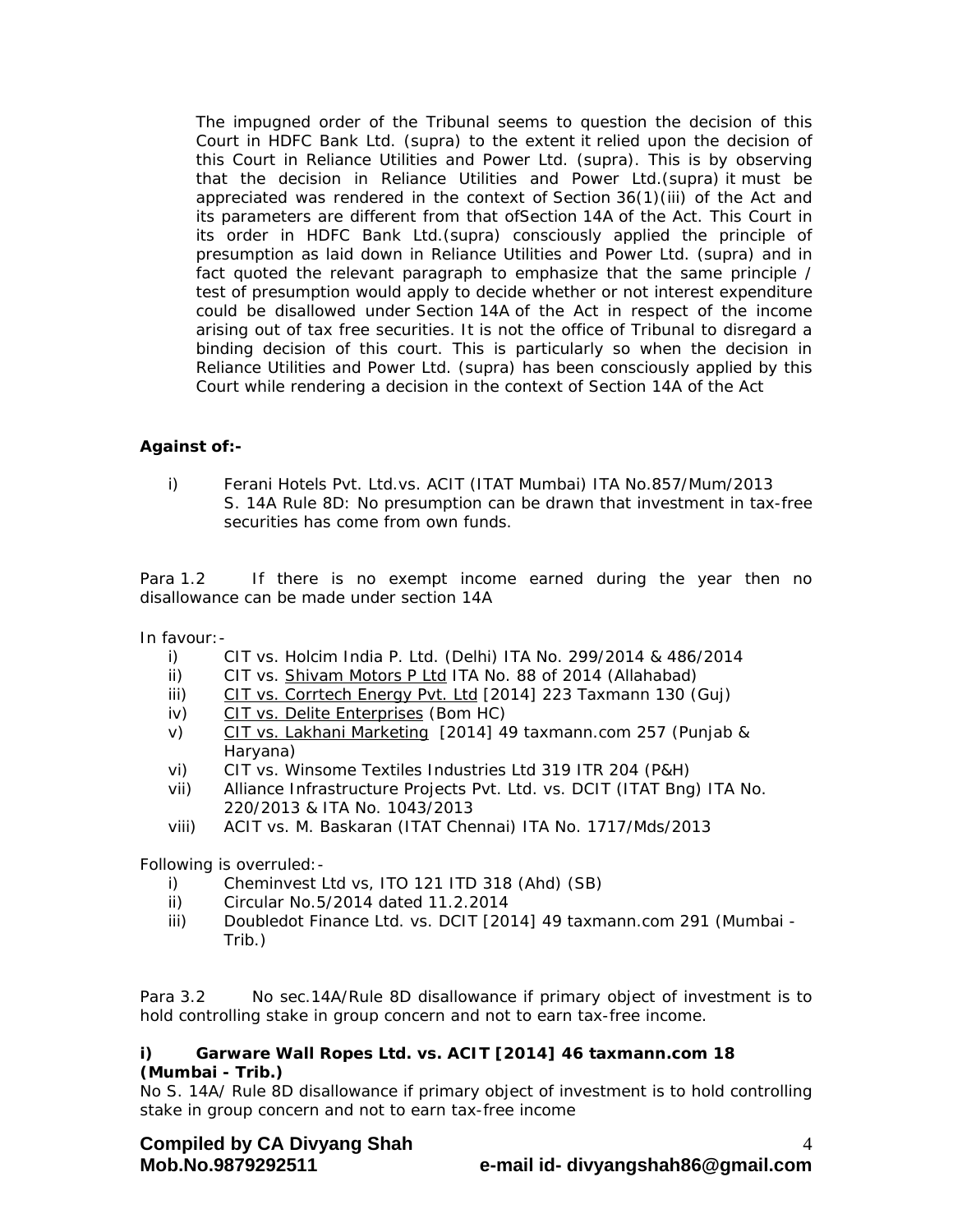#### ii) **EIH Associated Hotels Ltd. vs. DCIT (ITAT Chennai) ITA No. 1503/Mds/2012**

S. 14A & Rule 8D: Investments in subsidiaries to be excluded while computing disallowance

## iii) **CIT vs. Oriental Structural Engineers Pvt Ltd. (Delhi) [2013] 35 taxmann.com 210 (Delhi)**

S. 14A & Rule 8D: Expenditure on acquiring shares out of "**commercial expediency**" & to earn taxable income cannot be disallowed

The assessee borrowed funds and invested Rs 6 crore in shares of subsidiary companies. It claimed that the said subsidiaries were Special Purpose Vehicles (SPVs) formed out of "commercial expediency" in order to obtain contracts from the NHAI and that the SPVs so formed engaged the assessee as contractor to execute the works awarded to them (i.e. SPVs) by the NHAI. It was pointed that the turnover from the execution of the contracts was shown in the P&L A/c. It was claimed that the interest attributable to the investments made by the assessee in the SPVs could not be disallowed u/s 14A read with Rule 8D because it could not be termed as expense /interest incurred for earning exempted income. The CIT(A) and Tribunal (order attached) upheld that assessee's claim and held that as the investments in the shares were made out of "commercial expediency" the expenditure incurred for that purpose could not be disallowed u/s 14A and Rule 8D. On appeal by the department to the High Court, dismiss the appeal.

## iv) **JM Financial Ltd. vs. ACIT (ITAT Mumbai) ITA No. 4521/Mum/ 2012**

No s. 14A/ Rule 8D disallowance for investment in shares of subsidiaries & Joint Ventures

In AY 2009-10, the assessee has specifically raised a point before the AO that 97.82% of the investment is in subsidiary companies and joint venture companies and, therefore, no expenditure was incurred for maintaining the portfolio on these investments or for holding the same. The assessee has also pointed out that these investments are long term investment and no decision is required in making the investment or disinvestment on regular basis because these investments are strategic in nature in the subsidiary companies on long term basis and, therefore, no direct or indirect expenditure is incurred. The department has not disputed this fact that out of the total investment about 98% of the investments are in subsidiary companies of the assessee and, therefore, the purpose of investment is not for earning the dividend income but having control and business purpose and consideration. Therefore, prima facie the assessee has made out a case to show that no expenditure has been incurred for maintaining these long term investment in subsidiary companies. The AO has not brought out any contrary fact or material to show that the assessee has incurred any expenditure for maintaining these investments or portfolio of these investments. In Godrej & Boyce Mfg. Co it was held that s. 14A(2) does not ifso facto empower the AO to apply the method prescribed by Rule 8D straightaway without considering whether the claim made by the assessee is correct. Also, in **Garware Wall Ropes** it was held that a disallowance u/s 14A cannot be made if the primary object of investment is holding controlling stake in the group concern and not earning any income out of investment. Similarly, in **Oriental Structural Engineers** (approved by the Delhi High Court) it has been

**Compiled by CA Divyang Shah** 

# **Mob.No.9879292511 e-mail id- divyangshah86@gmail.com**